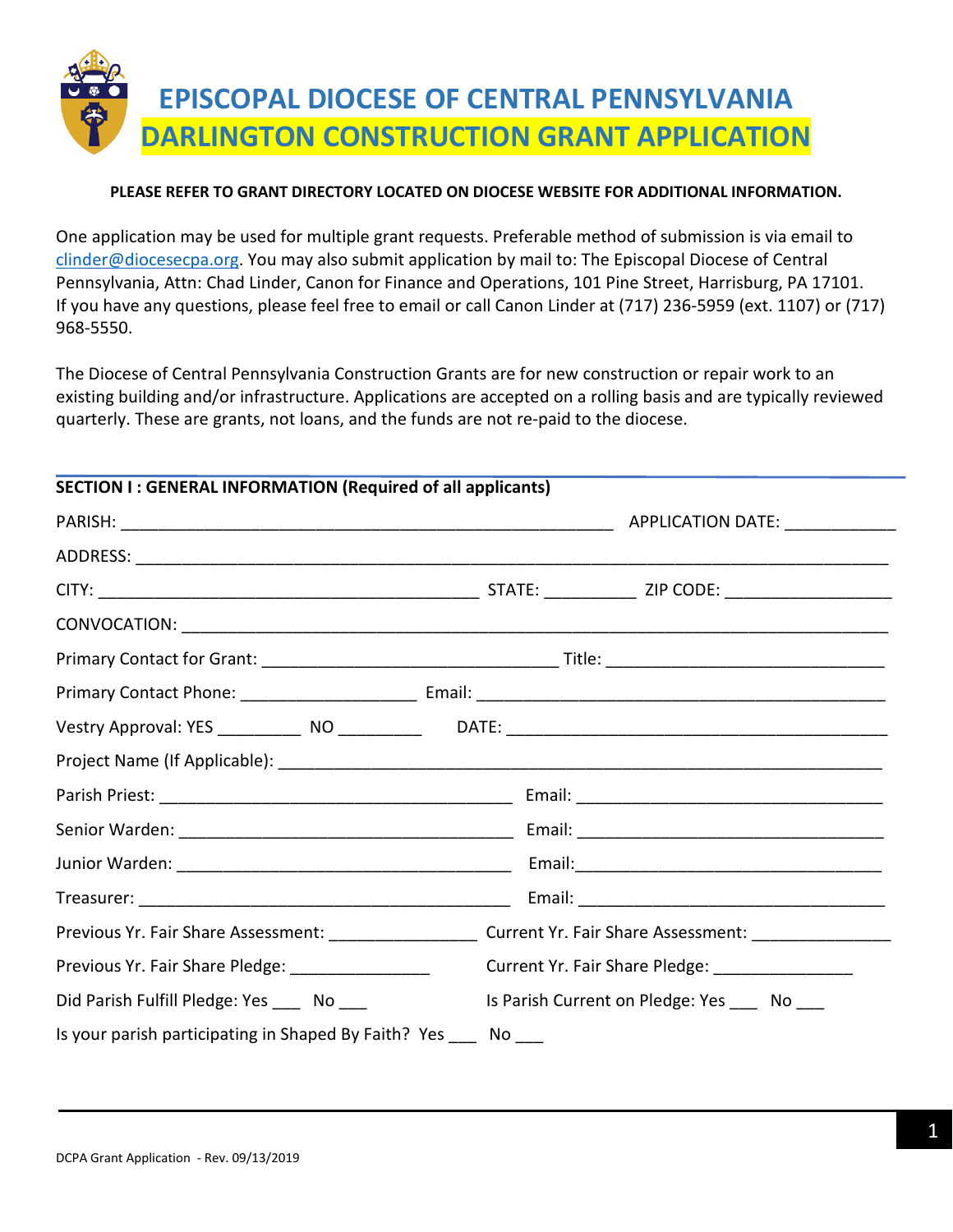### **SECTION II: REQUEST**

GRANT AMOUNT REQUESTED: \$ TOTAL PROJECT COST: \$

# **SECTION III: PLEASE LIST ANY FUNDING YOUR PARISH HAS RECEIVED FROM THE DIOCESE IN THE PREVIOUS THREE YEARS.**

#### **SECTION IV: NARRATIVE & GRANT SPECIFIC DETAILS**

Please include the following with your application:

- Briefly tell us about your congregation and community.
- Project Details
- Length of the project
- Copies of project bids
- Other sources of funding for project (include details of parishioner's financial participation.

\_\_\_\_\_\_\_\_\_\_\_\_\_\_\_\_\_\_\_\_\_\_\_\_\_\_\_\_\_\_\_\_\_\_\_\_\_\_\_\_\_\_\_\_\_\_\_\_\_\_\_\_\_\_\_\_\_\_\_\_\_\_\_\_\_\_\_\_\_\_\_\_\_\_\_\_\_\_\_\_\_\_\_\_\_\_\_\_\_\_

\_\_\_\_\_\_\_\_\_\_\_\_\_\_\_\_\_\_\_\_\_\_\_\_\_\_\_\_\_\_\_\_\_\_\_\_\_\_\_\_\_\_\_\_\_\_\_\_\_\_\_\_\_\_\_\_\_\_\_\_\_\_\_\_\_\_\_\_\_\_\_\_\_\_\_\_\_\_\_\_\_\_\_\_\_\_\_\_\_\_

\_\_\_\_\_\_\_\_\_\_\_\_\_\_\_\_\_\_\_\_\_\_\_\_\_\_\_\_\_\_\_\_\_\_\_\_\_\_\_\_\_\_\_\_\_\_\_\_\_\_\_\_\_\_\_\_\_\_\_\_\_\_\_\_\_\_\_\_\_\_\_\_\_\_\_\_\_\_\_\_\_\_\_\_\_\_\_\_\_\_

\_\_\_\_\_\_\_\_\_\_\_\_\_\_\_\_\_\_\_\_\_\_\_\_\_\_\_\_\_\_\_\_\_\_\_\_\_\_\_\_\_\_\_\_\_\_\_\_\_\_\_\_\_\_\_\_\_\_\_\_\_\_\_\_\_\_\_\_\_\_\_\_\_\_\_\_\_\_\_\_\_\_\_\_\_\_\_\_\_\_

● Endorsement / approval of the project by parish vestry as evidenced by a vestry vote and letter of certification by the person submitting the application. Discussion, approval, or not, must be memorialized in the minutes of the vestry meeting in which this discussion was held.

Notes / Comments: \_\_\_\_\_\_\_\_\_\_\_\_\_\_\_\_\_\_\_\_\_\_\_\_\_\_\_\_\_\_\_\_\_\_\_\_\_\_\_\_\_\_\_\_\_\_\_\_\_\_\_\_\_\_\_\_\_\_\_\_\_\_\_\_\_\_\_\_\_\_\_\_\_